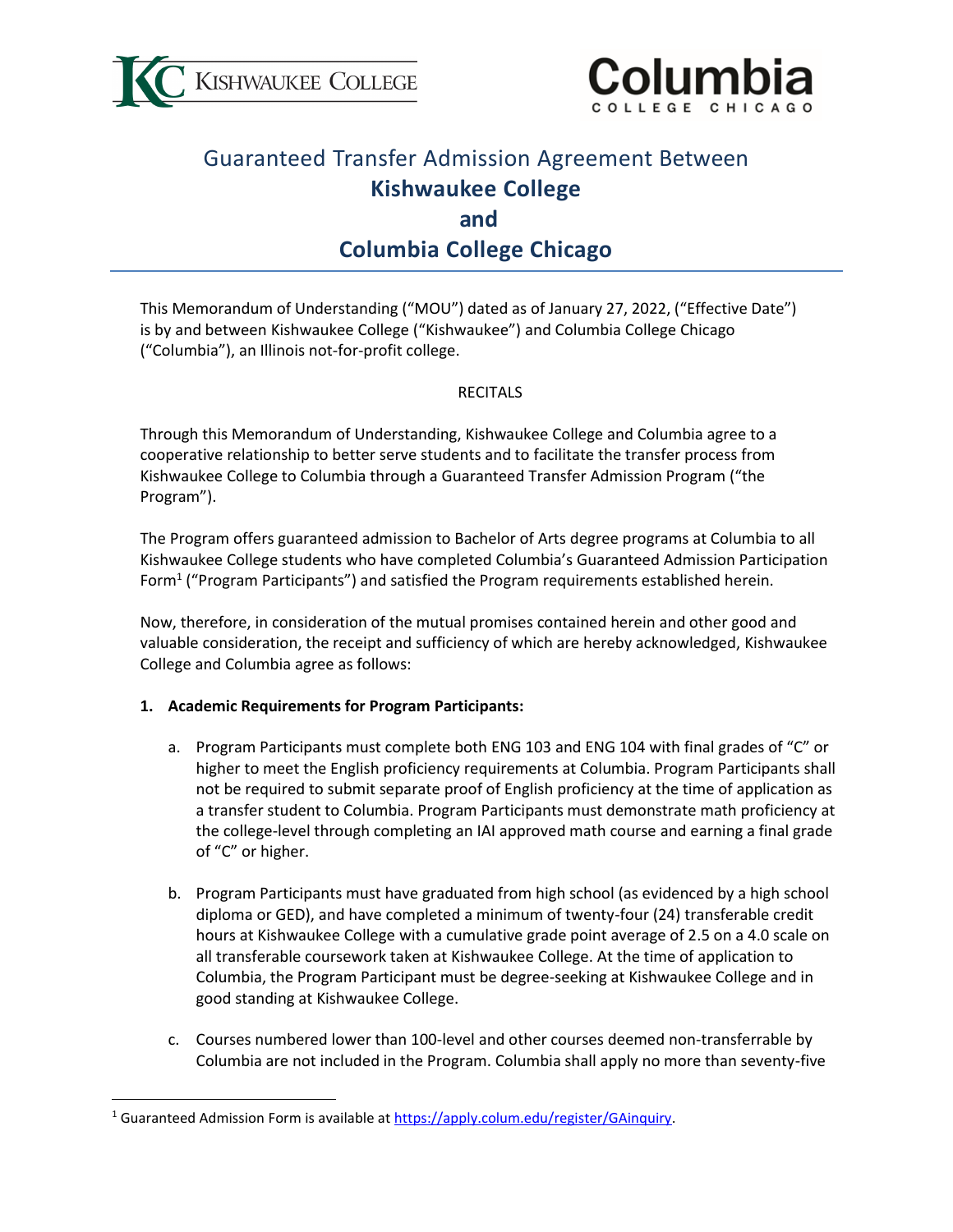(75) transfer credit hours towards completion of a Bachelor of Arts Degree at Columbia. Program participants and advising staff should refer to Transferology<sup>2</sup> for the most recent Kishwaukee College course transferability information. Only coursework for which a Program Participant earns a "C" or higher is transferrable, except for Illinois Articulation Initiative ("IAI") eligible general education courses ("GECC") applying toward the general education core curriculum at Columbia. GECC applicable coursework must be graded at a "D" or higher to transfer for IAI eligible students, with the exception of a college-level math course and the composition sequence, as addressed above in section 1(a), which require a final grade of "C" or higher.

d. Each institution shall encourage Program Participants to track their progress towards completion of the Program requirements by working with their transfer advisors at both Kishwaukee College and Columbia. Program Participants shall authorize Kishwaukee College and Columbia to share their education records, as defined by the Family Educational Rights and Privacy Act of 1974, and its implementing regulations ("FERPA"). Program Participants will complete an online participation form which will allow the sharing of education records between Columbia and Kishwaukee College. Columbia shall provide reasonable advising services to Program Participants seeking to discuss Columbia's academic program requirements and transfer credit policies. Columbia may elect to communicate directly with Program Participants to inform them of presentations, workshops, activities, visits, and other events and resources relevant to Program Participants.

#### **2. Admission Requirements for Program Participants:**

- a. Program Participants must apply to Columbia through its transfer enrollment process and meet all applicable requirements and deadlines, including but not limited to the payment of tuition and fees, completion of a background check (if required), and receipt of certain vaccinations. Unless explicitly stated herein, all Program Participants who enroll at Columbia are subject to the same general rules and requirements applicable to all other Columbia students, including, but not limited to, those governing course enrollment, financial aid, academic sanction, suspension, and expulsion.
- b. Program Participants who satisfy the Program requirements are eligible to enroll in any available Bachelor of Arts program listed in Appendix A, which is attached hereto and incorporated by reference as if fully set forth herein. All other Columbia degree programs, including, but not limited to, its Bachelor of Music, Bachelor of Science, and Bachelor of Fine Arts programs, require additional review and consideration for enrollment. Applicants transferring from Kishwaukee College through the Program are not precluded from pursuing these selective-entry programs. However, admission is not guaranteed.
- c. Notwithstanding anything to the contrary, Columbia reserves the right to deny admission or the benefits of the MOU to individuals who: (1) have been suspended, dismissed, or expelled for academic or non-academic reasons from any academic institution; (2) have been convicted of any criminal offense; or (3) present other factors in their personal or academic background that Columbia deems inappropriate, inconsistent with Columbia

 $2$  The Transferology site is [www.transferology.com.](http://www.transferology.com/)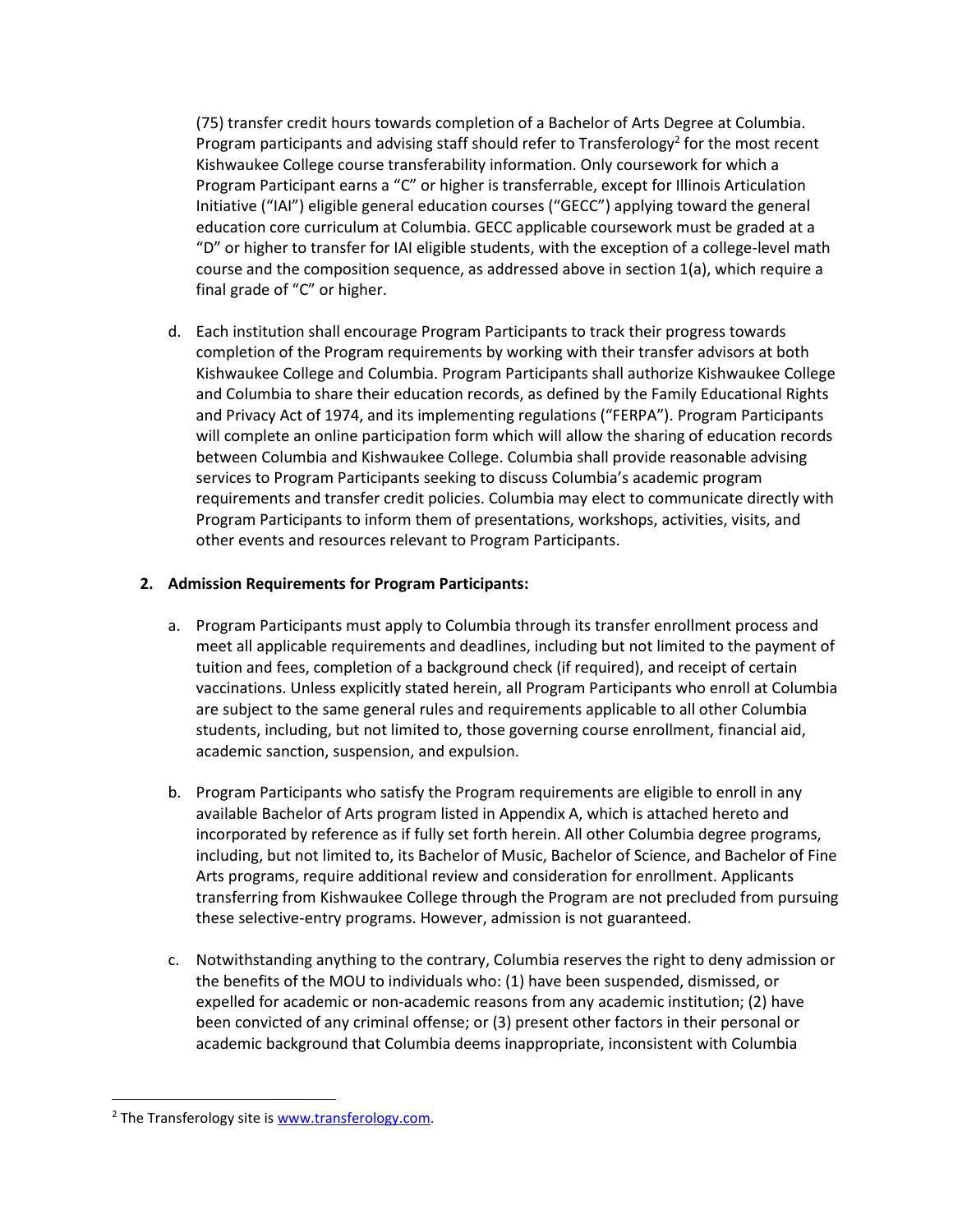standards, or otherwise harmful as determined by Columbia's Admissions Committee or Columbia's Office of the Dean of Students.

d. Failure to meet the academic and admission requirements for the Program does not preclude Program Participants from applying and being considered for admission to Columbia under the same conditions as traditional transfer applicants.

#### **3. Eligibility for a Program Transfer Scholarship:**

a. As indicated in the chart below, Program Participants shall receive an admissions scholarship for their first year of enrollment at Columbia based on their cumulative grade point average on all transferrable course work taken at Kishwaukee College, in addition to completion of the associate degree at Kishwaukee College prior to enrolling at Columbia. This annual scholarship is renewable each year up to one hundred and twenty (120) attempted credits hours or four (4) years, whichever is reached first, upon the terms and conditions provided online<sup>3</sup>, to the extent applicable. Applicants shall be considered for additional merit-based scholarships for which they qualify and apply (when required). Completion of the Free Application for Federal Student Aid ("FAFSA") or its alternative application is required for consideration for many need-based awards.

| <b>Grade Point Average</b> | <b>No Associate Degree</b><br>earned | <b>Associate Degree</b><br>earned |
|----------------------------|--------------------------------------|-----------------------------------|
| $4.00 - 3.75$              | \$6,000                              | \$8,000                           |
| $3.74 - 3.51$              | \$5,500                              | \$7,500                           |
| $3.50 - 3.26$              | \$5,000                              | \$7,000                           |
| $3.25 - 3.00$              | \$4,500                              | \$6,500                           |
| $2.99 - 2.75$              | \$4,000                              | \$6,000                           |

#### **4. Reverse Transfer:**

Columbia shall endeavor in good faith to facilitate the transfer of credit back to Kishwaukee College ("Reverse Transfer") for Program Participants who do not earn their associate degree at Kishwaukee College prior to transfer to Columbia. Reverse Transfer enables Kishwaukee College to include acceptable Columbia coursework in their review of degree completion.

#### **5. Term:**

a. This MOU will remain in effect until terminated as provided below. The Program will be subject to annual review to adjust scholarship requirements and amounts, participating degree programs and requirements, and any other terms of the MOU the parties deem appropriate. Any changes to the Program must be agreed-upon in writing at least sixty (60) days prior to the first day of instruction (at both institutions) of the academic year in which the change will be implemented.

<sup>&</sup>lt;sup>3</sup> Dean's Scholarship information is available at [https://www.colum.edu/student-financial](https://www.colum.edu/student-financial-services/scholarships/deans-scholarship.html)[services/scholarships/deans-scholarship.html.](https://www.colum.edu/student-financial-services/scholarships/deans-scholarship.html)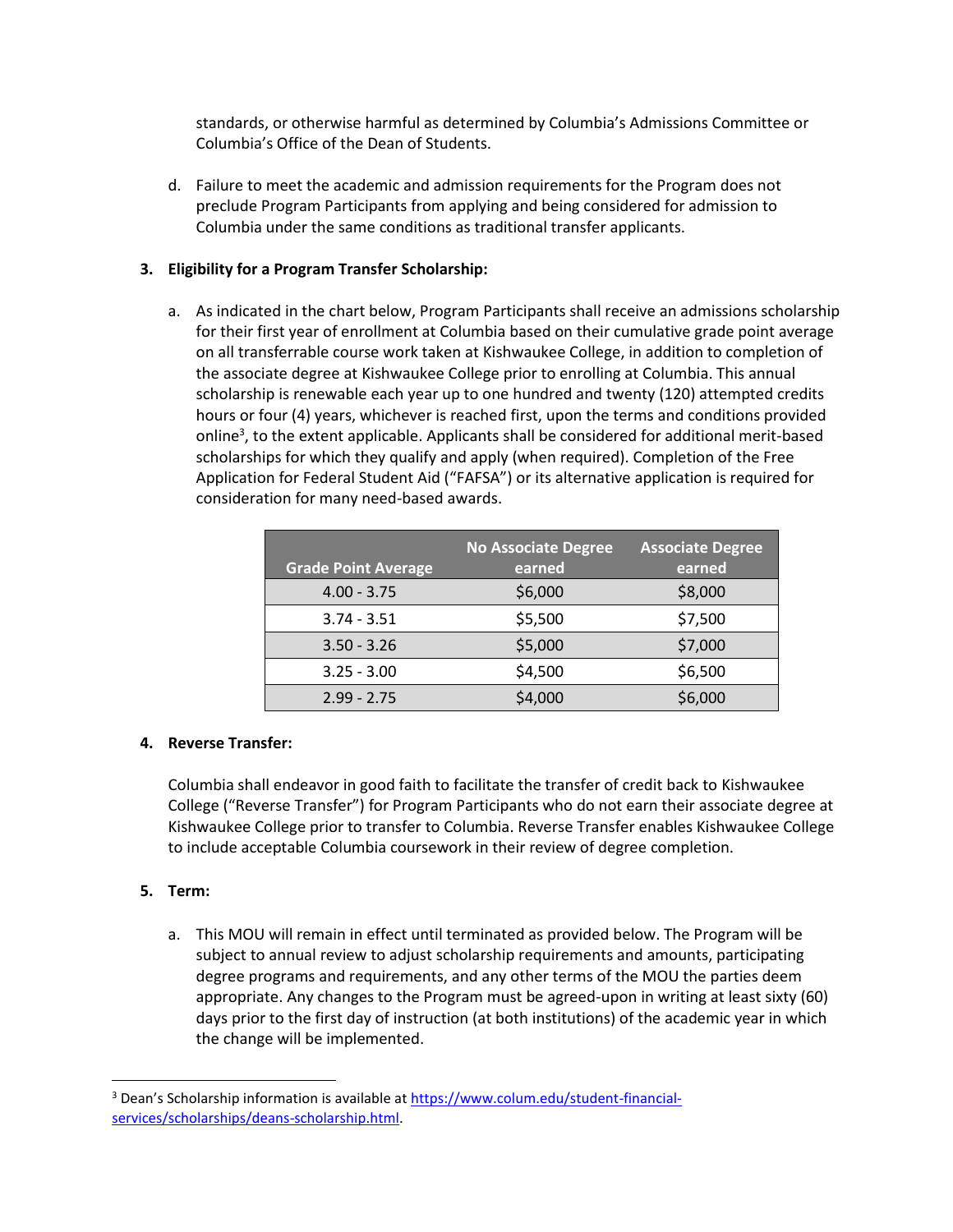- b. Either party may terminate this MOU for any reason or no reason upon sixty (60) days' written notice to the other party.
- c. In the event of termination, the Program Participants at the time of termination will be guaranteed transfer into Columbia provided they satisfy all Program requirements and apply for admission as a transfer student to Columbia no later than two (2) years after the date of termination.

#### **6. Miscellaneous:**

- a. Marketing. Kishwaukee College shall publish the details of this Program in a form agreeable to Columbia on its website to market it to students. Columbia and Kishwaukee College will have the right to review and approve all advertising for the Program.
- b. Severability. If any provision of this MOU is found illegal, unenforceable or in conflict with any law by a court of competent jurisdiction, such provision of this MOU shall be deemed severed from this MOU and the validity of the remainder of this MOU shall not be affected thereby.
- c. Governing Law & Venue. This MOU shall be governed by and construed in accordance with the laws of the State of Illinois. The parties shall use Cook County in the State of Illinois as the venue for any disputes arising from or in connection with this MOU.
- d. Notices. All notices or other written communications relating to termination, expiration, or any other legal matter relating to this MOU will be effective when received in accordance with this Section 6(d) and must be given in writing by courier or reputable overnight delivery service, or by certified mail, return receipt requested, to either party at the following address (or to such other address as such party may substitute, by providing a written notice in the manner specified in this Section) with, in the case of the Columbia, an additional copy addressed to "General Counsel:"

M. Joanne Kantner, EdD Chief Academic Officer 21193 Malta Road Malta, IL 6015

For Kishwaukee College: For Columbia College Chicago: Holly Herrera, PhD Columbia College Chicago 600 S. Michigan Avenue, Ste. 721 Chicago, IL 60605

> cc: Columbia College Chicago Office of the General Counsel 600 S. Michigan Avenue, Rm. 810

Chicago, Illinois 60605

a. Waivers. The waiver by either party of any provision of this MOU on any occasion and upon any particular circumstance shall not operate as a waiver of such provision of this MOU on any other occasion or upon any other circumstance. No such waiver shall be effective unless in writing and then only to the extent expressly set forth in writing.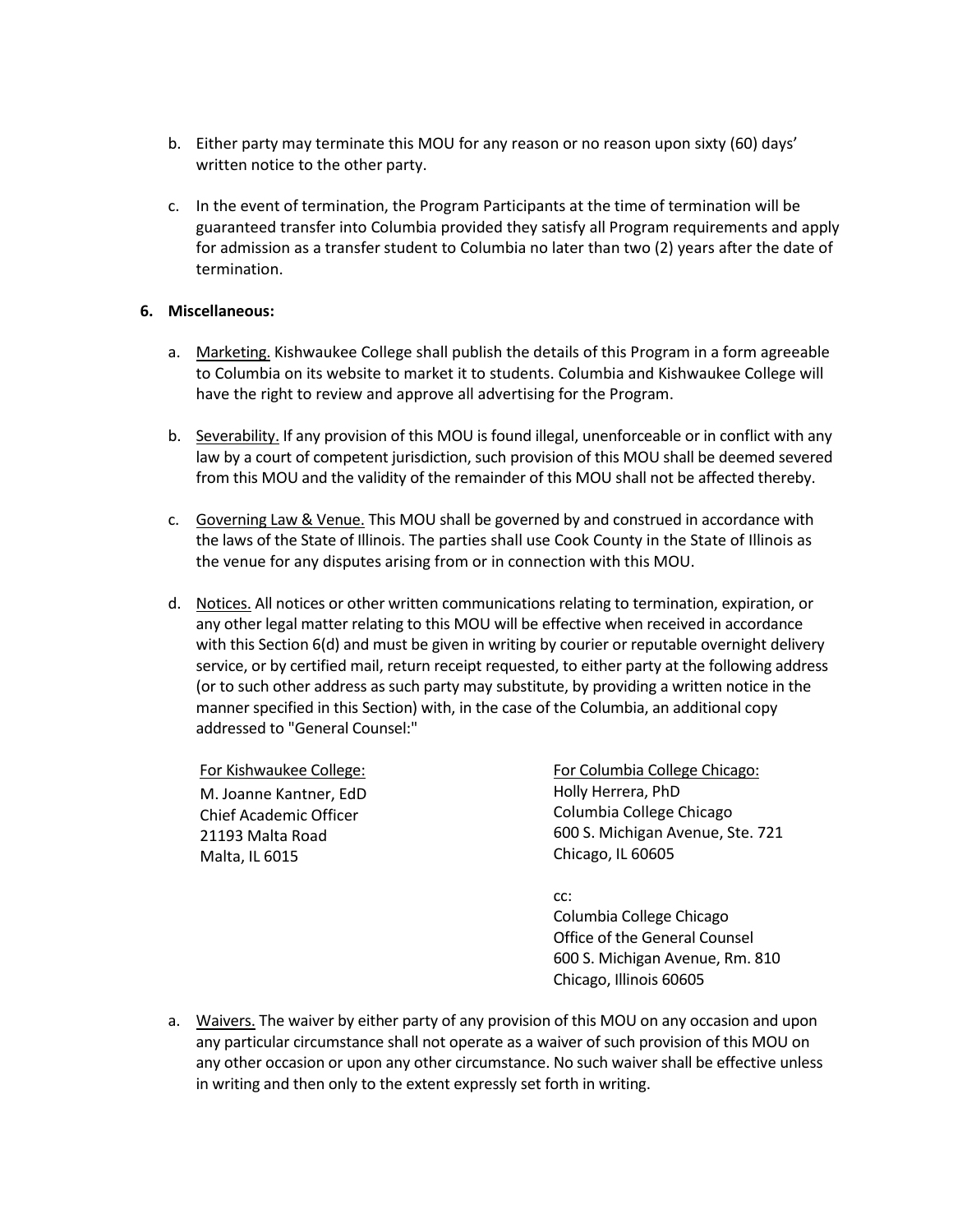- b. Amendments. This MOU may be modified or amended only via a writing signed by both parties.
- c. Assignment. Neither party may assign its rights or delegate its duties under this MOU. Any attempted assignment or delegation in violation of this Section shall be null and void.
- d. Entire Agreement & Modification. This MOU contains the entire understanding of the parties with respect to the subject matter hereof and supersedes all other agreements, understandings, communications and promises of any kind, whether oral or written, between the parties with respect to such subject matter. This MOU shall not be modified, altered, or amended in any way other than by a written instrument executed by the parties.
- e. Counterparts: Facsimile Signatures. This MOU may be executed in multiple counterparts, all of which shall be originals and which together shall constitute a single agreement. For the purpose of interpreting this MOU, facsimile signatures shall be considered equivalent to original signatures.
- f. Survival. All sections of this Agreement which by their nature would be expected to survive termination or expiration shall do so.
- g. Independent Contractors. The parties are independent contractors, and no agency, partnership, franchise, joint venture, or employment relationship is intended or created by this MOU. Neither party shall make any commitment, or give the impression that it has authority to make any commitment, on behalf of the other party.
- h. Compliance with Laws. The parties shall comply with all applicable laws and regulations in performing their obligations hereunder, including, but not limited to, FERPA. When taking actions (or failing to act) in any way relating to this MOU, each party agrees that it shall not unlawfully discriminate against any person on the basis of race, sex, sexual orientation, religion, disability, age, national origin, or ancestry, genetic information, military status, gender identity and expression, veteran status, pregnancy or color.
- i. Force Majeure. Neither party shall be responsible for failure to perform the MOU if circumstances beyond its control (including but not limited to: acts of God, hurricanes, floods, epidemic or pandemic, strikes, work stoppages, or other labor disturbances, governmental authority, or declared war in the United States) make it illegal or impossible to perform as required. In such event, both parties shall use good faith efforts to arrange for a mutually agreeable alternative form of performance. If the parties are unable to agree to an alternative form of performance, the MOU shall terminate and neither party shall have any further obligations to perform.
- j. Headings. The section headings appearing in this MOU are inserted only as a matter of convenience and in no way define, limit, construe or describe the scope or extent of any such section, or in any way affect this MOU.

By signing below, each party acknowledges its agreement with the terms and conditions of this MOU and each signatory represents and warrants that they are authorized to sign on behalf of and to bind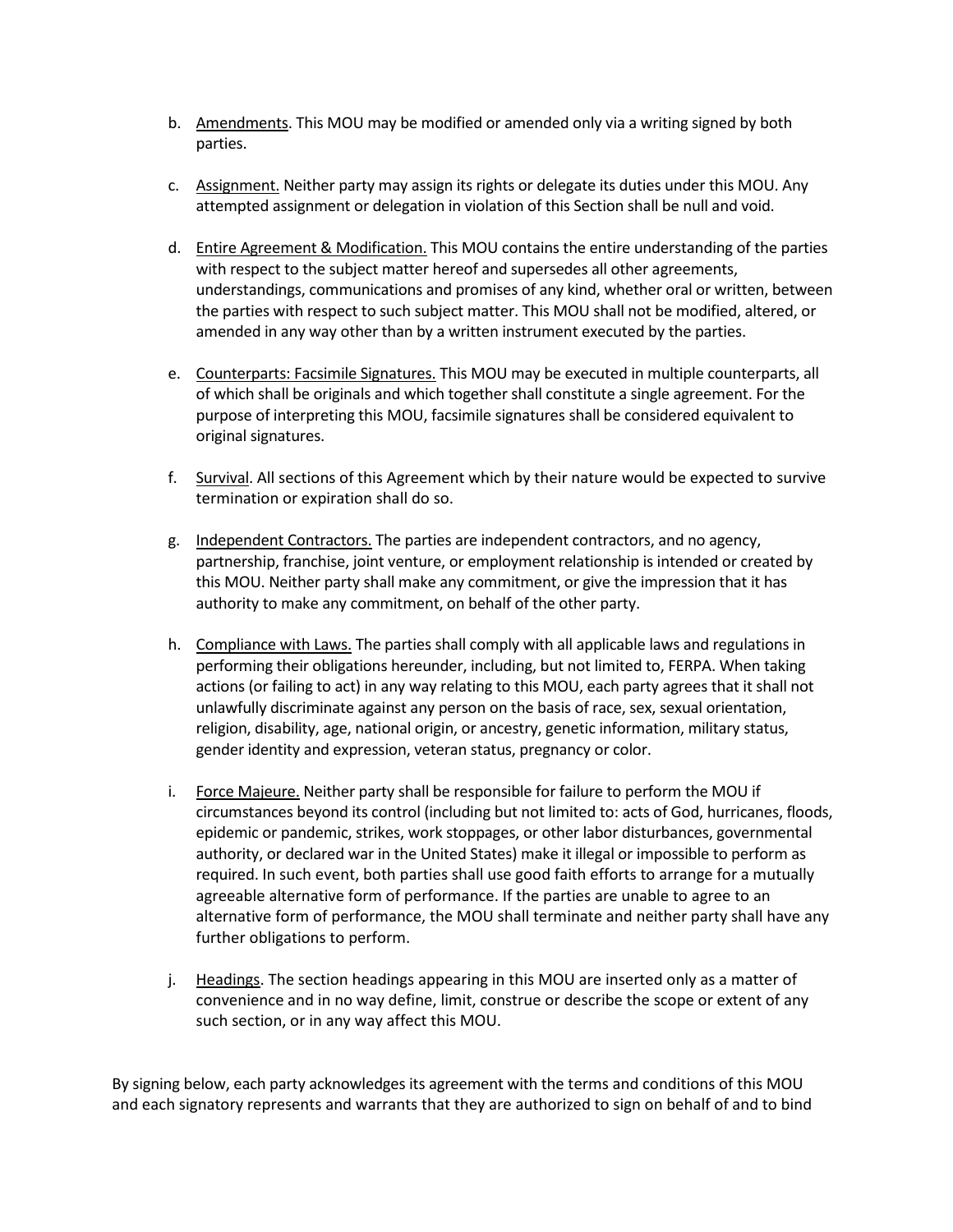their party to all of the terms and conditions of this MOU as of the Effective Date.

Kishwaukee College

M. Joanne Kantner / (d)

M. Joanne Kantner, EdD Chief Academic Officer

Columbia College Chicago

Hely Henera

Holly Herrera, PhD Associate Provost for Transfer Initiatives and Academic Partnerships

Date <u>January 27, 2022</u>

 $\mu$  /erry Lyn Punston

Date 27 January 2022

Terry Lyn Funston, EdD Director of Curriculum & Program Development

Date\_\_\_\_\_\_\_1/27/22\_\_\_\_\_\_\_\_\_\_\_\_\_\_\_\_\_\_\_